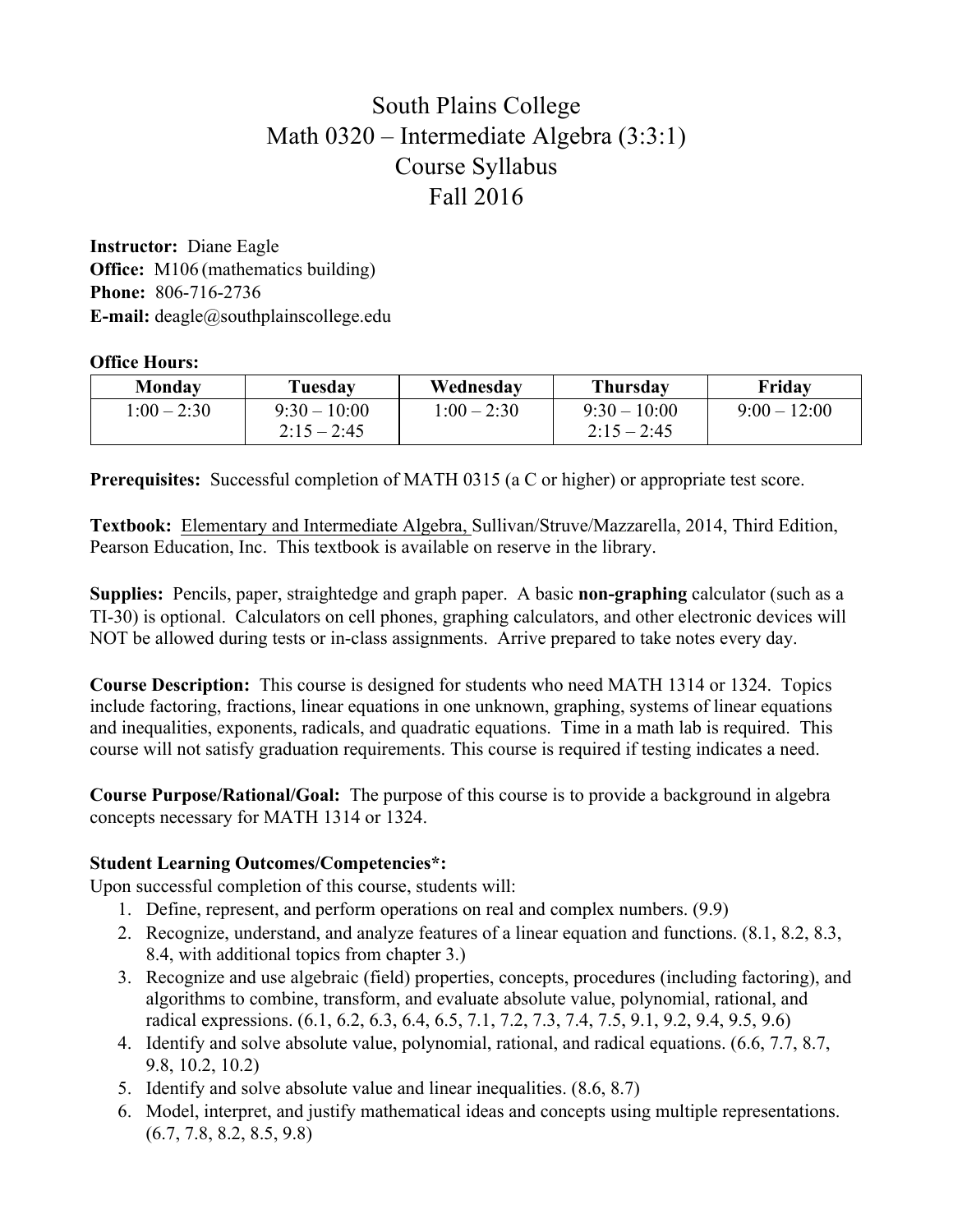7. Connect and use multiple strands of mathematics in situations and problems, as well as in the study of other disciplines. The word problems in Chapters 6, 7, 8, 9, and 10 also cover this outcome.

\*Developed by the Coordinating Board and the Faculty of South Plains College's Math and Engineering Department.

**Course Requirements:** To maximize the potential to complete this course, a student should attend all class and laboratory meetings, take notes and participate in class, complete all homework assignments and examinations including final examinations.

**Course Evaluation:** Your final grade will be determined by the average of 4 major tests (400 points) the comprehensive departmental final exam (100 points) and daily homework assignments (100 points.) A total of 600 points are possible. **A minimum grade of 70 is needed to successfully pass this course.** The number of points earned will follow the grading scale below:

| <b>Grading Scale:</b> | A             | 90 to 100 | 537 to 600 points   |
|-----------------------|---------------|-----------|---------------------|
|                       | B             | 80 to 89  | $477$ to 536 points |
|                       | $\mathcal{C}$ | 70 to 79  | $417$ to 476 points |
|                       | $\mathbf{D}$  | 60 to 69  | $357$ to 416 points |
|                       | F             | Below 60  | 0 to 356 points     |

#### **\*\*\*NOTE: I do NOT issue the grade of "PR" for this class under any circumstances.**

**Exams:** Dates for the 4 major tests and comprehensive departmental final exam are listed on the calendar. **There are NO makeup tests!** If you miss one of the 4 major tests, your final exam will count twice to replace the missing grade. A second missed test will be averaged as a zero. The final exam grade (if higher) will also replace the lowest major exam grade; however, if the final exam is lower than any of the 4 major exam grades, then it will only count once in the course average. A student with an average of 90 or higher on the 4 major tests may be exempt from the final exam.

**Homework Assignments:** Homework is assigned from each section covered, and time will be available at the beginning of each class to ask questions. Consistently working problems reinforces the skills and concepts presented, and is essential for success in this course. In addition, many test questions come directly from the assigned problems and examples worked in class. Homework assignments will be collected the following class period. All steps/work must be shown and the answer clearly indicated to receive credit. Do not submit "answer sheets." In the event of an absence, you must email your assignment to me on or before the day it is due. **Absolutely NO late homework assignments will be accepted.** Daily grades comprise 100 points, or approximately 17%, of your overall average.

**Bonus Points:** Do NOT ask for extra credit. Typically, students who request extra credit help are those who are not completing the minimum requirements of the class to begin with. Occasionally, opportunities for extra points can be found on Blackboard, or a bonus problem may be assigned to complete outside of class. Additional homework assignments may also be collected to supplement points earned.

**Tutoring:** Students can obtain free tutoring in room M116 in the math building on the South Plains Campus in Levelland or in Building 2 at the Reese Center. Tutoring schedules will be posted on campus. Please remember to sign in when you seek the help of a tutor in each of these places.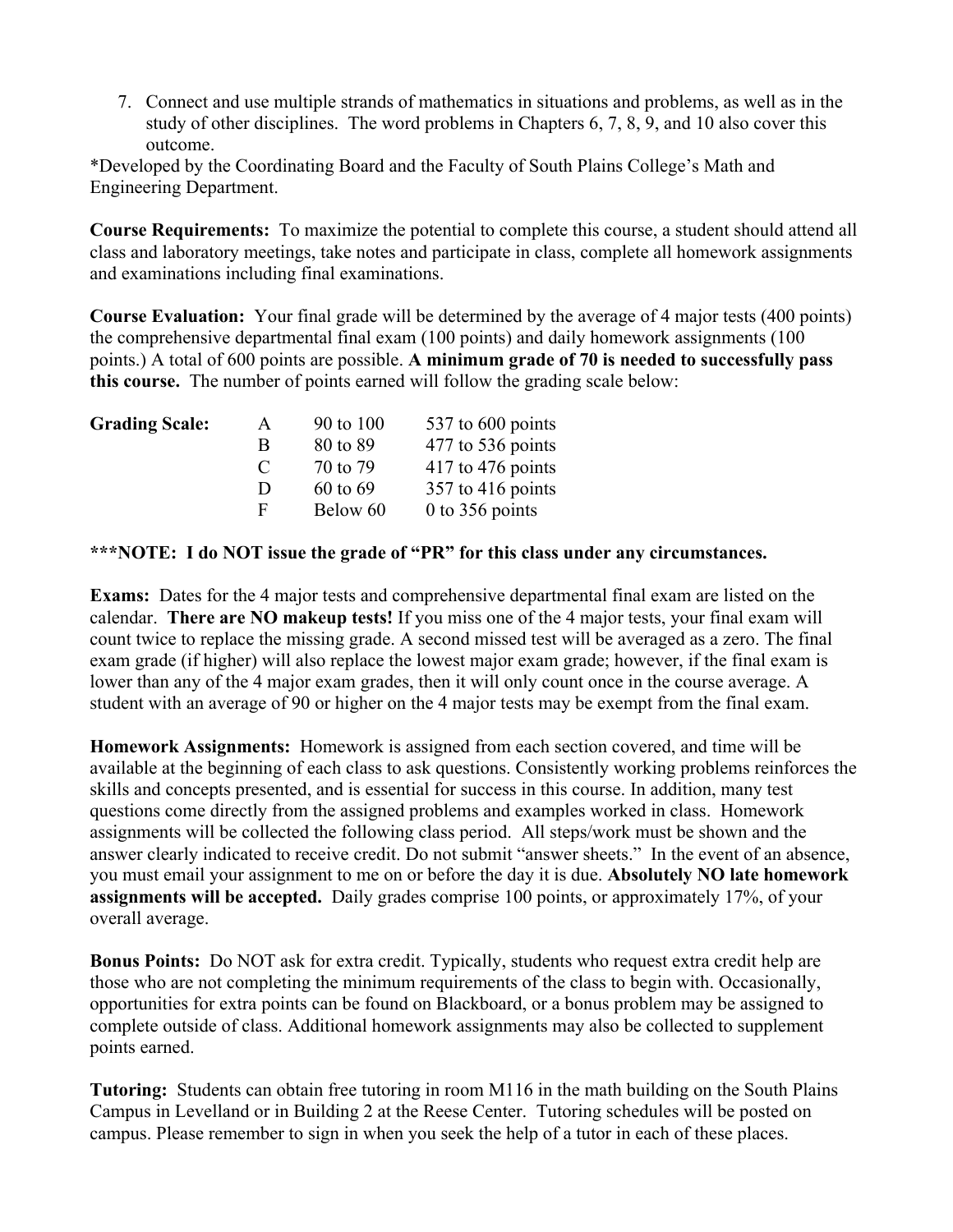**Course Specific Instructions:** Videotapes of many topics are available in room M116 in the math building at the Levelland campus. These tapes can be viewed in the lab, or checked out and taken home for viewing. A link is provided on Blackboard for online viewing. Additional free tutorial videos are also available at the following sites: http://patrickjmt.com/, http://www.mathtv.com/, and http://www.khanacademy.org/.

**Attendance Policy:** Attendance will be taken every class period. Students who arrive late, leave early, sleep during class, or fail to sign the attendance sheet may be counted absent. Whenever absences become excessive and, in the instructor's opinion, minimum course objectives cannot be met due to absences, the student will be withdrawn from the course. **Any student who misses 3 consecutive classes or exceeds 5 absences throughout the semester will be administratively dropped and receive a grade of X or F.** Students wishing to drop this class must see the registrar by Thursday, November 17, 2016 to officially withdraw and receive a grade of W.

**Classroom Civility:** Students are expected to be respectful of their fellow classmates and maintain a classroom environment that is conducive to learning. Turn off all cell phones and other electronic devices **before** entering the classroom. The instructor reserves the right to ask a student to leave if his/her cell phone is left on and disrupts the class. Refrain from using offensive language, talking loudly or off-topic, working on outside assignments, chewing tobacco products, or otherwise being disruptive in class. Food and/or drinks are NOT allowed in the classroom.

**Academic Honesty**: Students are expected to uphold the ideas of academic honesty. Academic dishonesty includes, but is not limited to, cheating on tests, collaborating with another student during a test, copying another student's work, using materials not authorized, and plagiarism. **Use of a graphing calculator, cell phone, or other electronic device during any in-class assignment or exam will result in a grade of zero.** Leaving the classroom during an exam will not be permitted. Students who do not follow the academic honesty policy will receive a grade of zero for the assignment, and may be dropped from the course with an F, or face possible suspension from the college.

**Equal Opportunity:** South Plains College strives to accommodate the individual needs of all students in order to enhance their opportunities for success in the context of a comprehensive community college setting. It is the policy of South Plains College to offer all educational and employment opportunities without regard to race, color, national origin, religion, gender, disability or age.

**Disability Statement:** Students with disabilities, including but not limited to physical, psychiatric, or learning disabilities, who wish to request accommodations in this class should notify the Disability Services Office early in the semester so that the appropriate arrangements may be made. In accordance with federal law, a student requesting accommodations must provide acceptable documentation of his/her disability to the Disability Services Office. For more information, call or visit the Disability Services Office at Levelland (Student Health & Wellness Office) 806-716-2577, Reese Center (Building 8) 806-716-4675, or Plainview Center (Main Office) 806-716-4302 or 806-296-9611.

**Diversity Statement:** In this class, the teacher will establish and support an environment that values and nurtures individual and group differences and encourages engagement and interaction. Understanding and respecting multiple experiences and perspectives will serve to challenge and stimulate all of us to learn about others, about the larger world and about ourselves. By promoting diversity and intellectual exchange, we will not only mirror society as it is, but also model society as it should and can be.